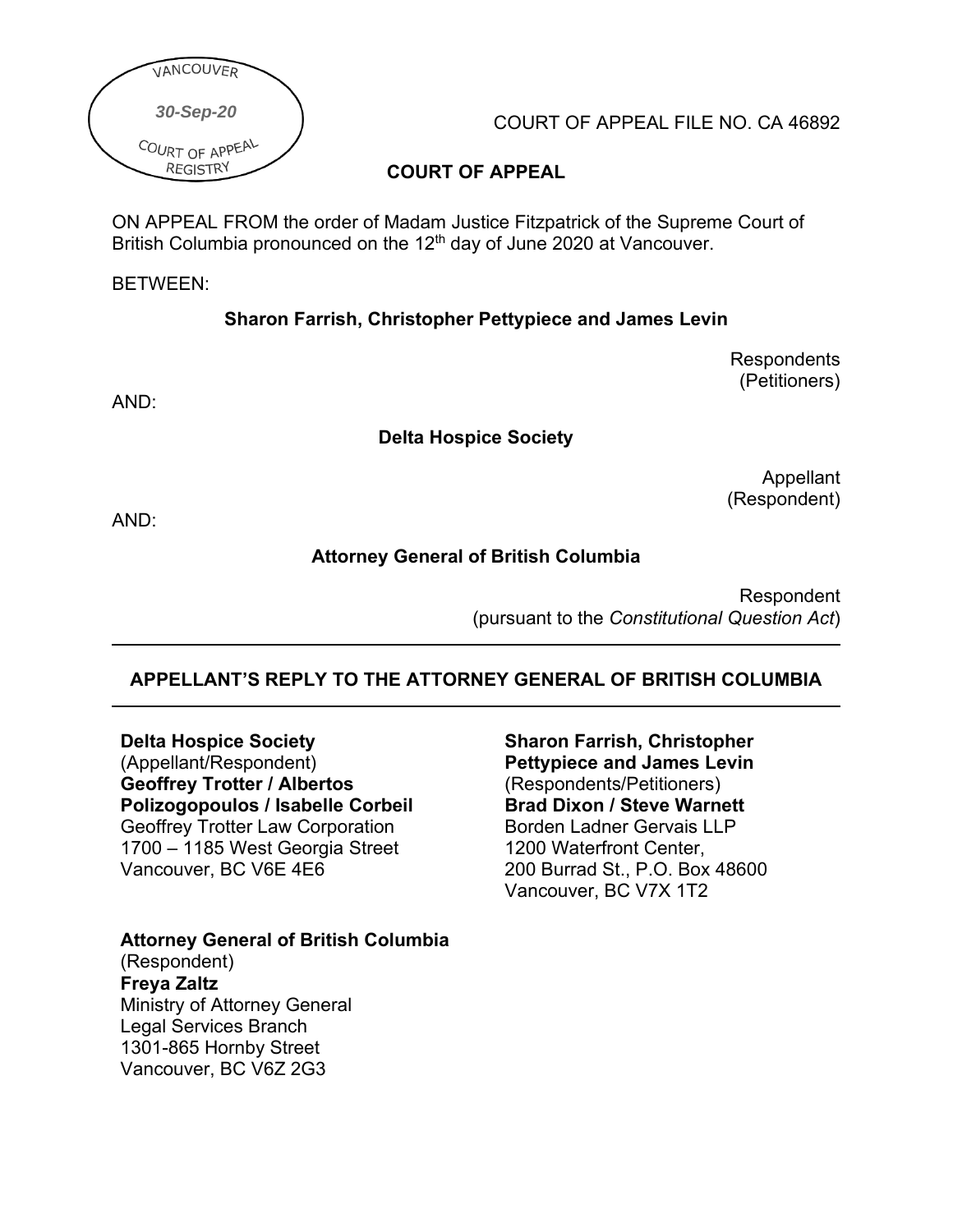# **INDEX**

<span id="page-1-0"></span>

| А.   | Broad grants of statutory discretion are valid because they are required to<br>be exercised – including by Judges – in a manner consistent with the Charter. 1 |  |
|------|----------------------------------------------------------------------------------------------------------------------------------------------------------------|--|
| В.   | Interpreting the court's remedial discretion in light of the statutory                                                                                         |  |
|      |                                                                                                                                                                |  |
|      |                                                                                                                                                                |  |
| iii. | The Respondents' authorities do not permit the court to ignore a Society's                                                                                     |  |
| C.   | Conclusion: the chambers judge erred in law in finding a basis to order                                                                                        |  |
|      |                                                                                                                                                                |  |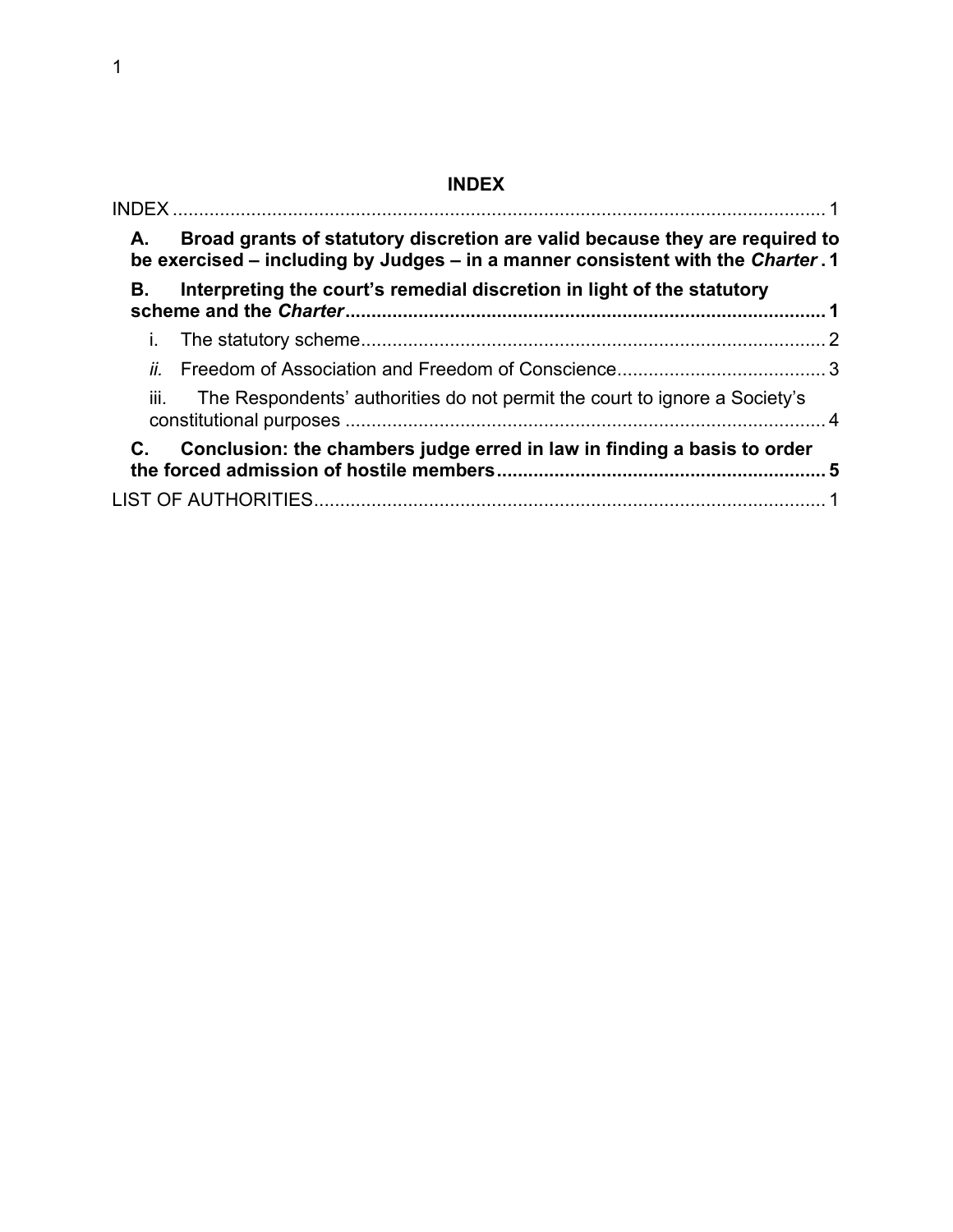#### <span id="page-2-0"></span>**A. Broad grants of statutory discretion are valid because they are required to be exercised – including by Judges – in a manner consistent with the**  *Charter*

1. Contrary to the individual respondents' submission at the August 17, 2020 hearing that "there are no constitutional issues at all" in this case, AGBC factum ¶11, ¶13-14 correctly supports the Appellant's position:

[11] The impugned provisions do not authorize courts to exercise their discretion … in a manner that is not Charter compliant. … [13] where legislation delegates broad discretion, either to administrative or judicial decision makers, it must be interpreted as requiring the delegate to exercise that discretion in a *Charter*-compliant manner … [14] the onus is on the decision maker to exercise that discretion in a Charter compliant manner, including, in some cases, by properly considering and balancing any applicable *Charter* values. [emphasis added]

2. AGBC's authorities at ¶13-14 correctly and expressly hold that statutory judicial orders are subject to the same *Charter* scrutiny as statutory administrative orders. They also opine that the appellate corrective in such a situation is a s. 24 *Charter* remedy. The contradictory statement at AGBC ¶37 that s. 24 of the *Charter* is not engaged by "judicial orders made in private disputes" is in error. However, since a NCQ has been issued it is largely semantic whether appellate intervention here amounts to a constitutional remedy or not; this court is free to characterize its intervention as either a "non-constitutional ground" by way of correcting the chambers judge's error of law in failing to apply the presumption of constitutionality to the interpretation and application of the *Societies Act* (as AGBC favours at para. 9, and as this court recently did in *AB v. CD*), or as constituting a s. 24 *Charter* remedy (per *Eldridge* and *Brown*).

*[Eldridge v. British Columbia \(AG\), \[1997\] 3 S.C.R. 624,](https://www.canlii.org/en/ca/scc/doc/1997/1997canlii327/1997canlii327.html?autocompleteStr=Eldridge%20v.%20British%20Columbia%20&autocompletePos=1) AGBC BoA tab 12, ¶20-21 [Brown v. Canada \(Citizenship](https://www.canlii.org/en/ca/fca/doc/2020/2020fca130/2020fca130.html?autocompleteStr=2020%20FCA%20130&autocompletePos=1) & Immig.), 2020 FCA 130, AGBC BoA tab 9, ¶64-65 [AB v. CD, 2020 BCCA 11](http://canlii.ca/t/j4gnl) at ¶203-217 (no NCQ; Charter still considered)*

3. The substantive principle, however characterized, is that a chambers judge's failure, even in a dispute between private parties, to consider or balance the applicable *Charter* considerations in an exercise of broad statutory discretion, is an error of law.

### <span id="page-2-1"></span>**B. Interpreting the court's remedial discretion in light of the statutory scheme and the** *Charter*

4. The chambers Judge held that the Appellant Society's board's rejection of membership applications from an organized slate of hostile applicants – the product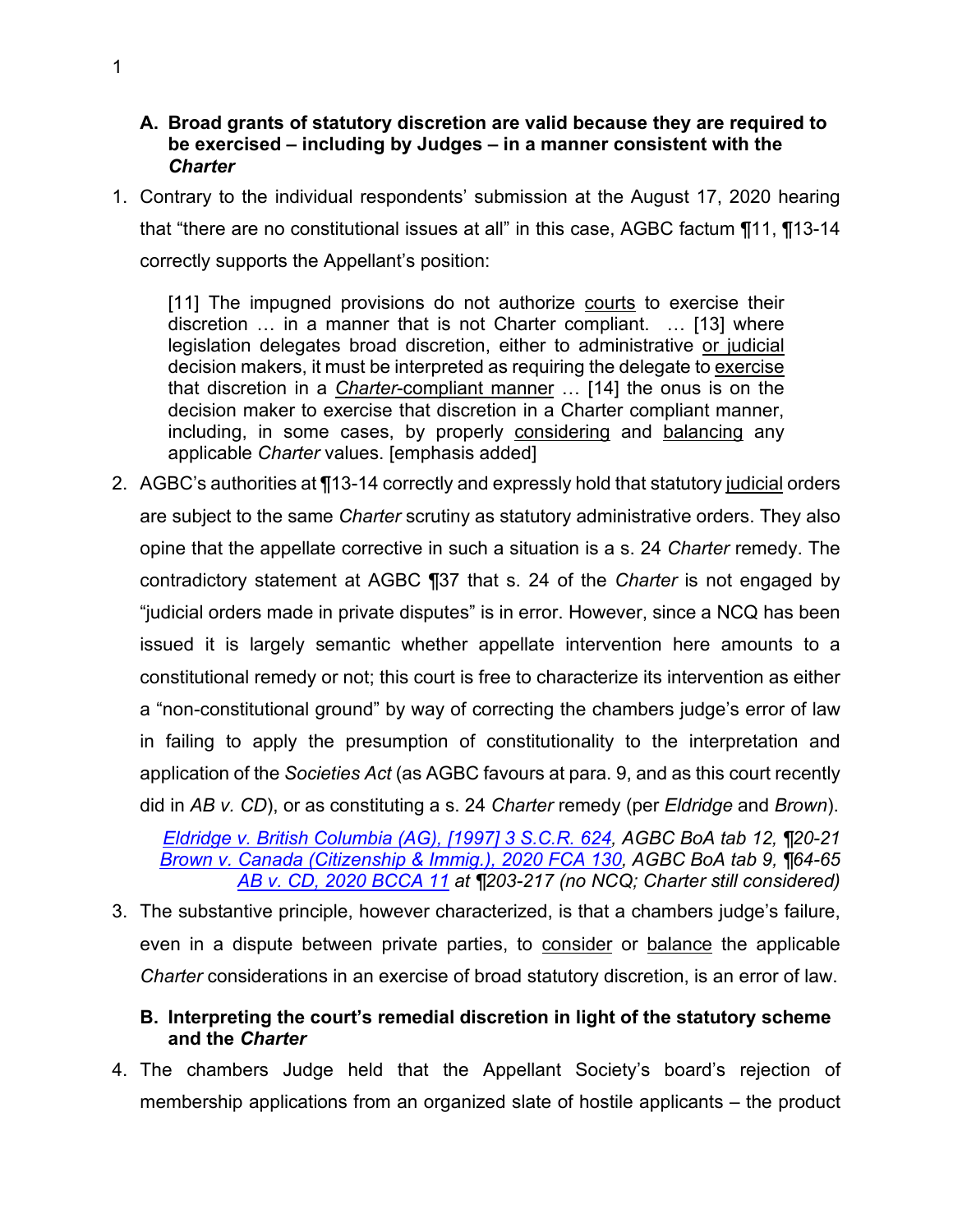of a campaign to recruit individuals who oppose the Society's constitutional purposes and seek to change them – was "wrongful" within the meaning of s. 108(2) of the *Societies Act* and in breach of the directors' duty of good faith in s. 53(1)(a). These holdings flowed from the chambers judge's failure to interpret these sections consistently with the statutory scheme, and with s. 2(a) and s. 2(d) of the *Charter*.

#### **i. The statutory scheme**

- <span id="page-3-0"></span>5. The purpose of the *Societies Act* is to facilitate British Columbians' freedom to associate for the maintenance of a diverse civil society and volunteer sector. The *White Paper* indicates that the 27,000 BC Societies which make up much of "the nonprofit sector play an increasingly important role … by helping to provide services that deliver social, cultural and other programs to the public."
- *White Paper, Minister's letter, ABoA p. 2621, Appellant's Condensed Book p. 38* 6. The *Societies Act* facilitates this by providing a general framework for the incorporation and self-governance of private societies. Section 2 of the *Act* states that a society may be created for <u>any</u> "lawful purpose ... including, without limitation, agricultural, artistic, benevolent, charitable, educational, environmental, patriotic, philanthropic, political, professional, recreational, religious, scientific, social or sporting purposes."
- *See also: Norton, Jane, Freedom of Religious Organizations, (Oxford: OUP, 2016)* 7. Turning to the "purpose of the remedies provisions in the Act", the Appellant agrees with AGBC ¶12 that they are "simply to provide the not-for-profit sector with standard court remedies already available to other B.C. corporations... to protect the rights of companies [and Societies] and shareholders [and Society members] and to correct errors" and, per AGBC ¶29, "not … to infringe the *Charter*."
- 8. Per AGBC ¶23 the remedial purpose is to "support accountability and member democracy as well as organizational needs." "Member democracy" here means to respect the rights of existing members under a Society's bylaws. This clear from the quotation from the *Discussion Paper* at AGBC ¶25 regarding "ensur[ing] protection of the rights of members of societies … to set the direction of the society… and the ability to collectively act to maintain control." Had the intent been to grant a universal right to the public to join any society they wished, the Discussion Paper would have spoken of "achieving" or "wresting" control, not "maintaining" it.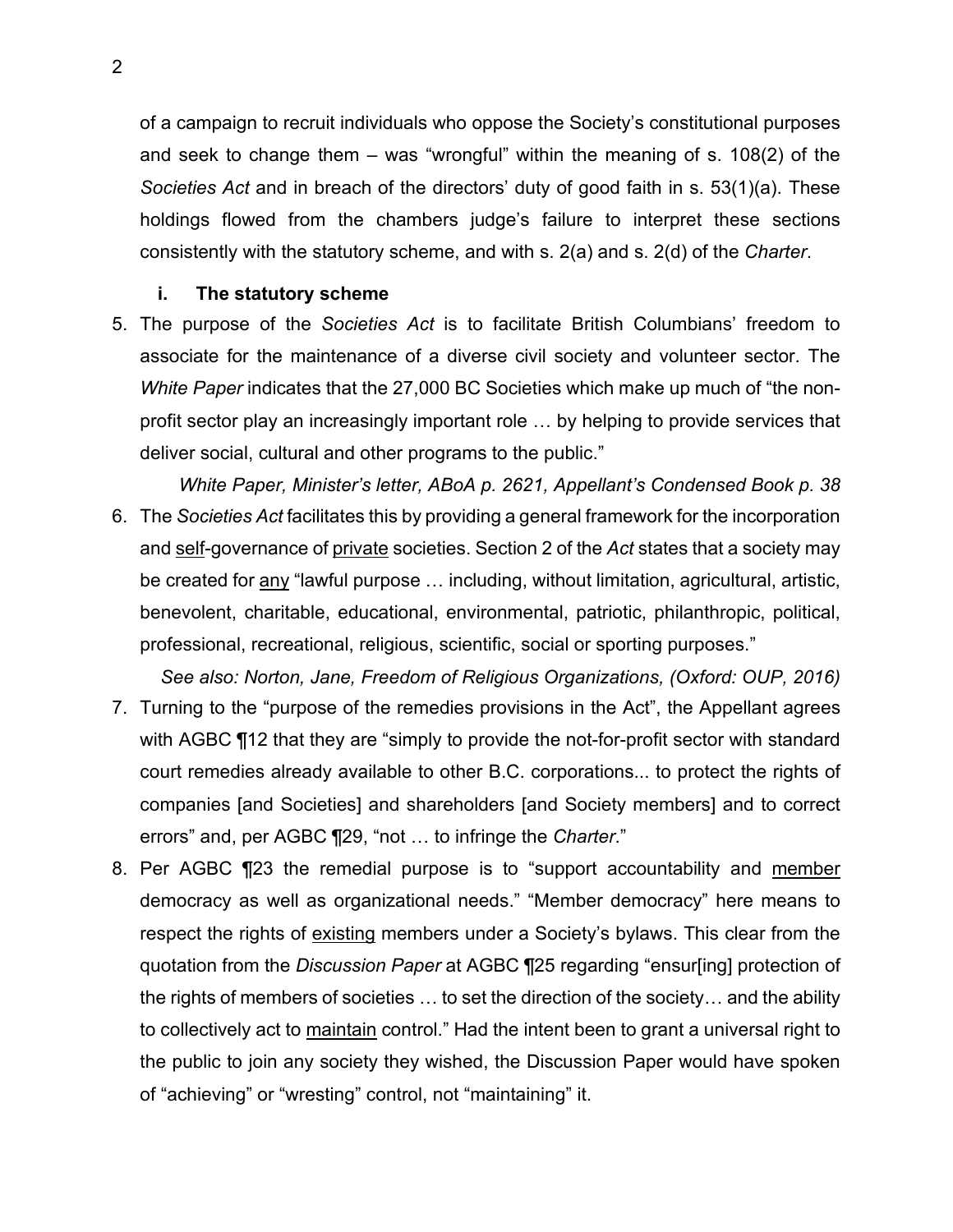- 9. Per AGBC ¶28, the *White Paper* identifies the purpose of s. 108 of the Act as including "where a person alleges that, despite the fact that they are not listed on the register of members, they are indeed a member and should have the rights of membership." Thus, the legislative intent is for existing members who are purportedly removed from membership without due process to insist on their re-instatement pending expulsion proceedings in accordance with the bylaws.
- 10.Thus, the remedies provisions in the *Act*, consistent with the scheme of the *Act* as a whole, exists to vindicate the self-governance of a private society through vindicating existing members' rights. The remedies sections do not grant the court the power to overrule a private Society's decisions about the meaning of its purposes or which membership applicants are sufficiently accepting of them, either:
	- a. directly, by acting as a 'superintendent of societies' to order societies to reflect majoritarian political views (the only exception is the power of the Registrar under s. 2(3) to order a Society to alter its purposes if they are "unlawful"); or
	- b. indirectly, by ordering forced admission of membership applicants who hold opposing views who will then, through the governance machinery of the Society's bylaws and the *Act*, bring about the same majoritarian result.
- 11.The Appellant's constitutional purposes are entirely lawful, and protected by Freedom of Conscience under the *Charter*. The Appellant's members' voluntary choice to associate together for collective action through the mechanism of the Appellant Society is, likewise, protected by Freedom of Association.

#### *ii.* **Freedom of Association and Freedom of Conscience**

- <span id="page-4-0"></span>12.The Appellant's previous facta identify caselaw and academic commentary which establish that the *Charter* considerations at issue in this case call for judicial respect for the autonomy of private societies to determine the meaning of their constitutional purposes, and to restrict membership to those who accept those purposes.
- 13.Additional academic commentary in the forthcoming volume of the Supreme Court Law Reports reiterates how the right of the Appellant's existing members to exclude those who reject their conscientiously-held objection to performing on-site MAiD are protected by s. 2(a) and s. 2(d) of the Charter.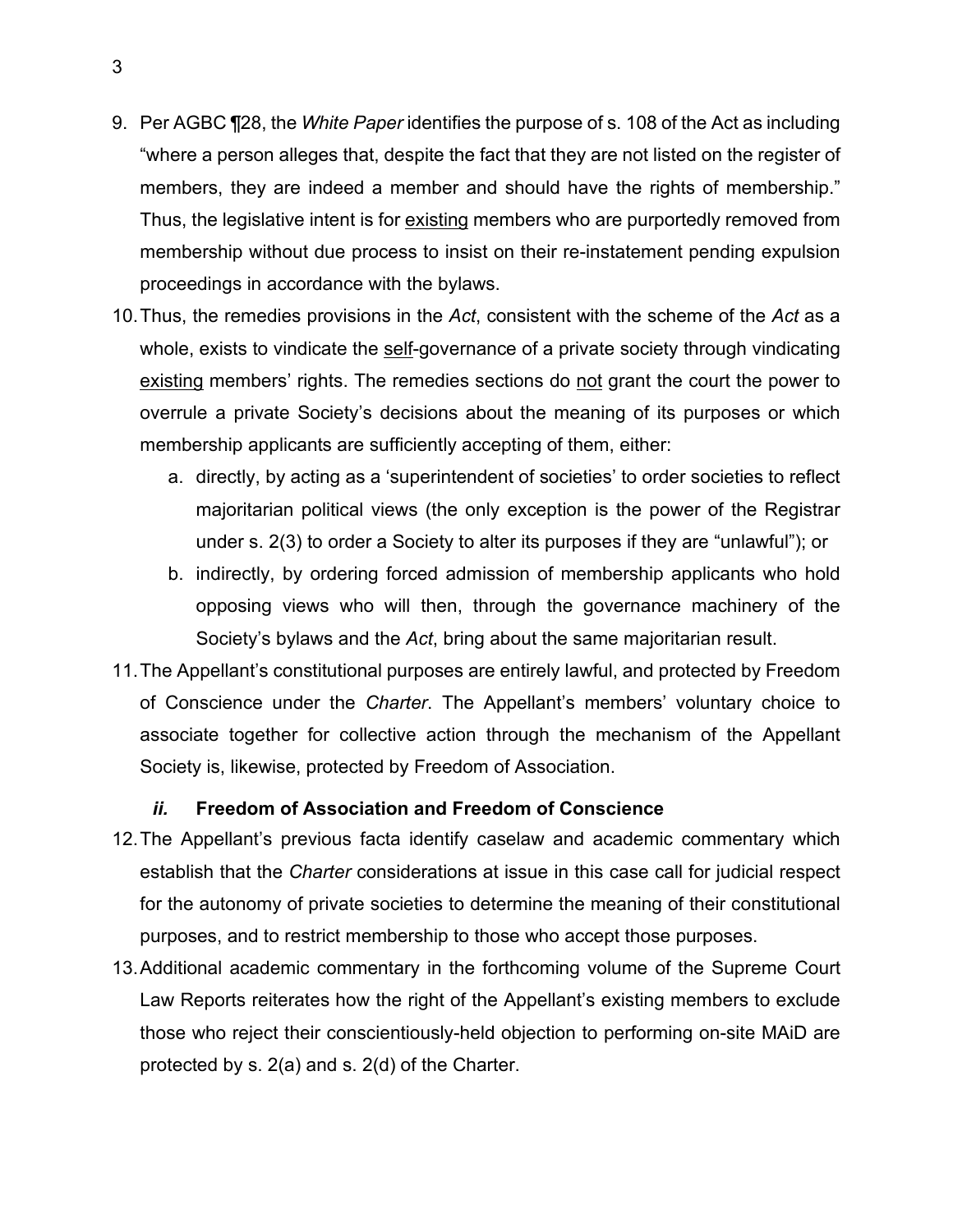*André Schutten, "Recovering Community: Addressing Judicial Blindspots on Freedom of Association" (forthcoming October 30) 2020 S.C.L.R. (2s) Vol. 98 (Toronto: LexisNexis, 2020) at pp. 403-404* 

> *Brian Bird, "The Reasons for Freedom of Conscience", 2020 S.C.L.R. (2s) Vol. 98 at pp. 112, 123, 130, 134, 140, 141, 142,*

*See also: "Governmental-Funded Religious Associations and Non- Discrimination Rules: On Immunity and Public Funding", Can. J. L. & Jur. XXXIII No.2 (August 2020) 341-367 at 345.*

- 14.Where a belief receives Constitutional protection under freedom of religion, the same belief where based on freedom of conscience receives equal protection under s. 2(a). *[Maurice v. Canada \(Attorney General\), 2002 FCT 69](https://www.canlii.org/en/ca/fct/doc/2002/2002fct69/2002fct69.html?autocompleteStr=2002%20FCT%2069%20&autocompletePos=1) at paras. 8-13*
- 15.These *Charter* considerations are perfectly in line with the purpose of the *Societies Act*, which is to encourage diversity of private action by providing mechanisms for selfgovernance, not governance by outsiders through forced judicial admission orders.

#### <span id="page-5-0"></span>**iii. The Respondents' authorities do not permit the court to ignore a Society's constitutional purposes**

- 16.The chambers judgment hinges on the holding at para. 52 that *Kaila*, *De Guzman*, and *Yukon Government* "stand for the proposition that, unless the criteria for membership are set out in the bylaws, the directors do not have the discretion to deny membership on some other basis that they themselves determine."
- 17.In the case at bar, memberships were denied due to the applicants' demonstrated opposition to the Society's purposes set out in its constitution. It is hair splitting of a most arbitrary kind to suggest that a society can validly deny a membership application based on non-compliance with criteria set out in its bylaws filed under s. 11 of the *Societies Act* but that the same society cannot validly deny a membership application based on non-compliance with the society's purposes which are set out in its constitution filed under s. 10 of the same statute. Such a distinction is particularly unsound for societies like the Appellant and all those who adopt the Model Bylaws which expressly state that "Every member must uphold the constitution of the Society."
- 18.Indeed, *De Guzman* at para. 8 found it proper for directors to "consider whether" an applicant had "demonstrate[ed] … an interest in promoting the goals and objectives of the society," and *Yukon Government* at para. 31 legitimizes membership denials on the basis of anticipatory breach provided the evidence is "clear and unambiguous."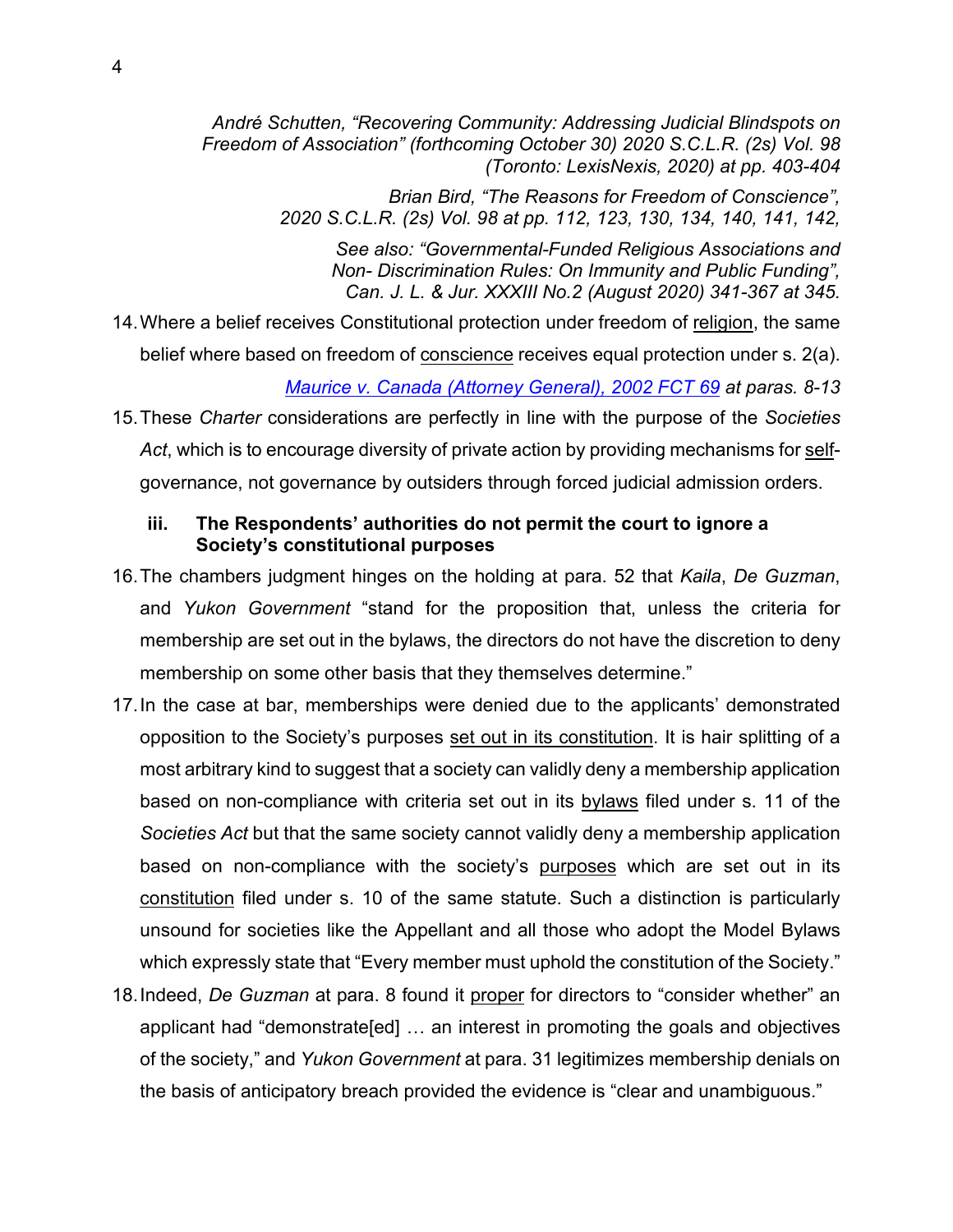#### <span id="page-6-0"></span>**C. Conclusion: the chambers judge erred in law in finding a basis to order the forced admission of hostile members**

- 19.The Chambers Judge failed to even mention, much less consider and balance, the *Charter*, as AGBC states was required. This alone is fatal to her decision.
- 20.Furthermore, her substantive analysis reveals that she did not interpret and apply her grant of discretion in accordance with freedom of conscience and association. She treated the Appellant as a *de facto* public entity with no entitlement to selfdetermination of its own membership, even to preserve its constitutional purposes.

#### *Appellant's main factum paras. 45-50.*

- 21.The chambers judge's reasoning contradicts section 53 of the *Act* which expressly requires directors to "act with a view to the purposes of the society," and provides that directors' duty of good faith must be exercised "with a view to the best interests of the society" (not of individual existing members, much less to applicants).
- 22.Per AGBC ¶10, the remedies section of the *Societies Act* are "broadly drafted legislation that is intended to confer discretion on the Court to remedy situations where a society may be acting unlawfully (e.g. by violating a provision in the Act, violating the society's own bylaws, or acting in a manner that is inconsistent with the society's purposes)." The rejection of hostile applicants is none of these.
- 23.When analyzed through the lens of s. 2(a) and s. 2(d) of the *Charter*, the scheme of the *Societies Act* as a whole, and its remedies sections in particular, the appellant's board's rejection of the hostile membership applications was neither "wrongful" nor a breach of the duty of good faith. It is entirely right for a society's board to reject membership applications from an organized slate of applicants who reject the Society's constitutional purposes and are embarking upon an attempted hostile takeover to appropriate its assets and contracts.

*Appellant's main factum para. 104.*

All of which is respectfully submitted.

Dated at the City of Vancouver, Province of Dated at the City of Vancouver, Province of<br>British Columbia, September 30, 2020.

Geoffrey Trotter / Albertos Polizogopoulos / Isabelle Corbeil Counsel for the appellant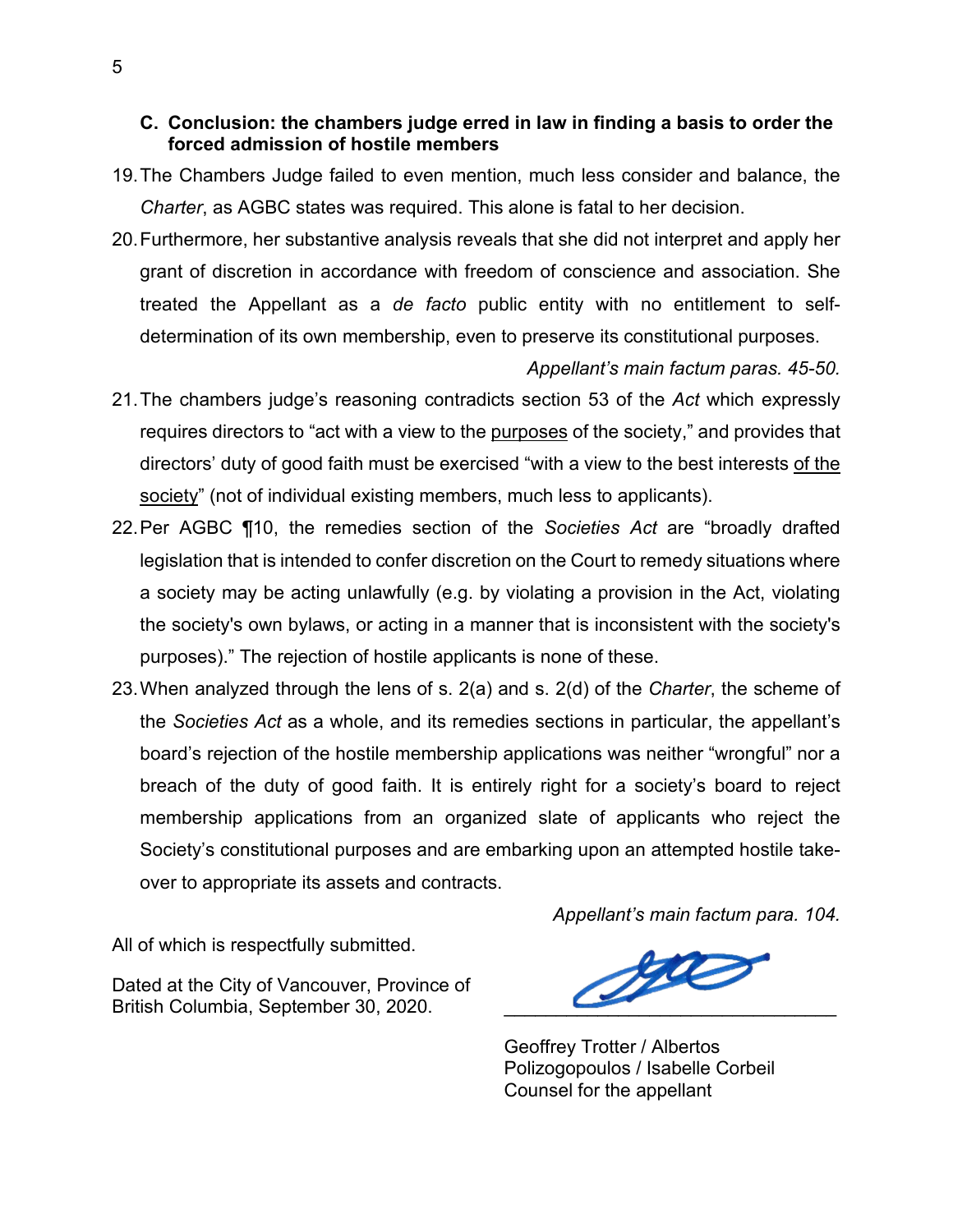## **APPENDIX: ENACTMENTS**

## **Constitution Act, 1982**

### **Fundamental freedoms**

- 2. Everyone has the following fundamental freedoms:
	- (*a*) freedom of conscience and religion;

(*b*) freedom of thought, belief, opinion and expression, including freedom of the press and other media of communication;

- (*c*) freedom of peaceful assembly; and
- (*d*) freedom of association.

## **Societies Act, S.B.C. 2015, c. 18**

### **Part 2 — Fundamental Matters in Relation to Societies**

## **Division 1 — Nature of Societies**

### **Purposes**

2 (1) Subject to subsection (2), a society may be formed under this Act for one or more lawful purposes, including, without limitation, agricultural, artistic, benevolent, charitable, educational, environmental, patriotic, philanthropic, political, professional, recreational, religious, scientific, social or sporting purposes.

(2) A society must not have, as one of its purposes, the carrying on of a business for profit or gain, but carrying on a business to advance or support the purposes of a society is not prohibited by this subsection.

(3) The registrar may, in writing and giving reasons, order a society to alter its purposes if the registrar considers one or more of those purposes to be contrary to this Act or otherwise unlawful.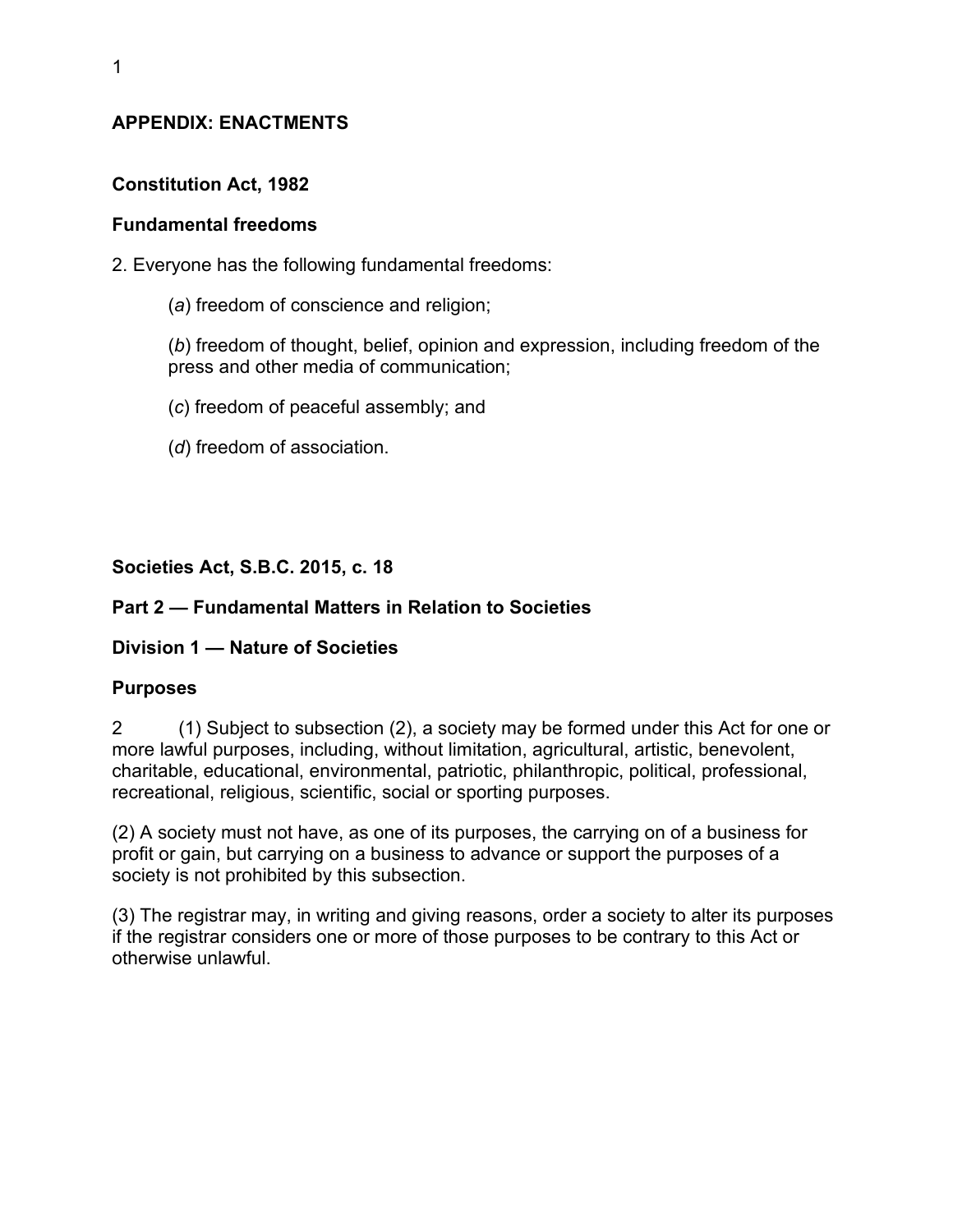## **Division 2 — Name and Governing Documents**

### **Constitution**

10 (1) A society must have a constitution that sets out

- (a) the name of the society, and
- (b) the purposes of the society.

(2) A society must not have a constitution that contains provisions in addition to the name and purposes of the society.

### **Bylaws**

11 (1) A society must have bylaws that contain provisions respecting the internal affairs of the society, including provisions respecting the following:

(a) membership in the society, including

(i) the admission of members and any rights and obligations arising from membership,

(ii) if there is more than one class of members, a description of each class and the rights and obligations that apply to each class, and

(iii) if members may cease to be in good standing, the conditions under which that may occur;

(b) the society's directors, including

(i) the manner in which directors must or may be elected or appointed, and

(ii) the expiry of directors' terms of office, if other than at the close of the next annual general meeting after a director's designation, election or appointment;

(c) general meetings, including

(i) the quorum for general meetings, if greater than 3 voting members,

(ii) whether proxy voting is permitted, and

(iii) if the bylaws authorize indirect or delegate voting or voting by mail or another means of communication, including by fax, email or other electronic means, the rules respecting how that voting is to occur;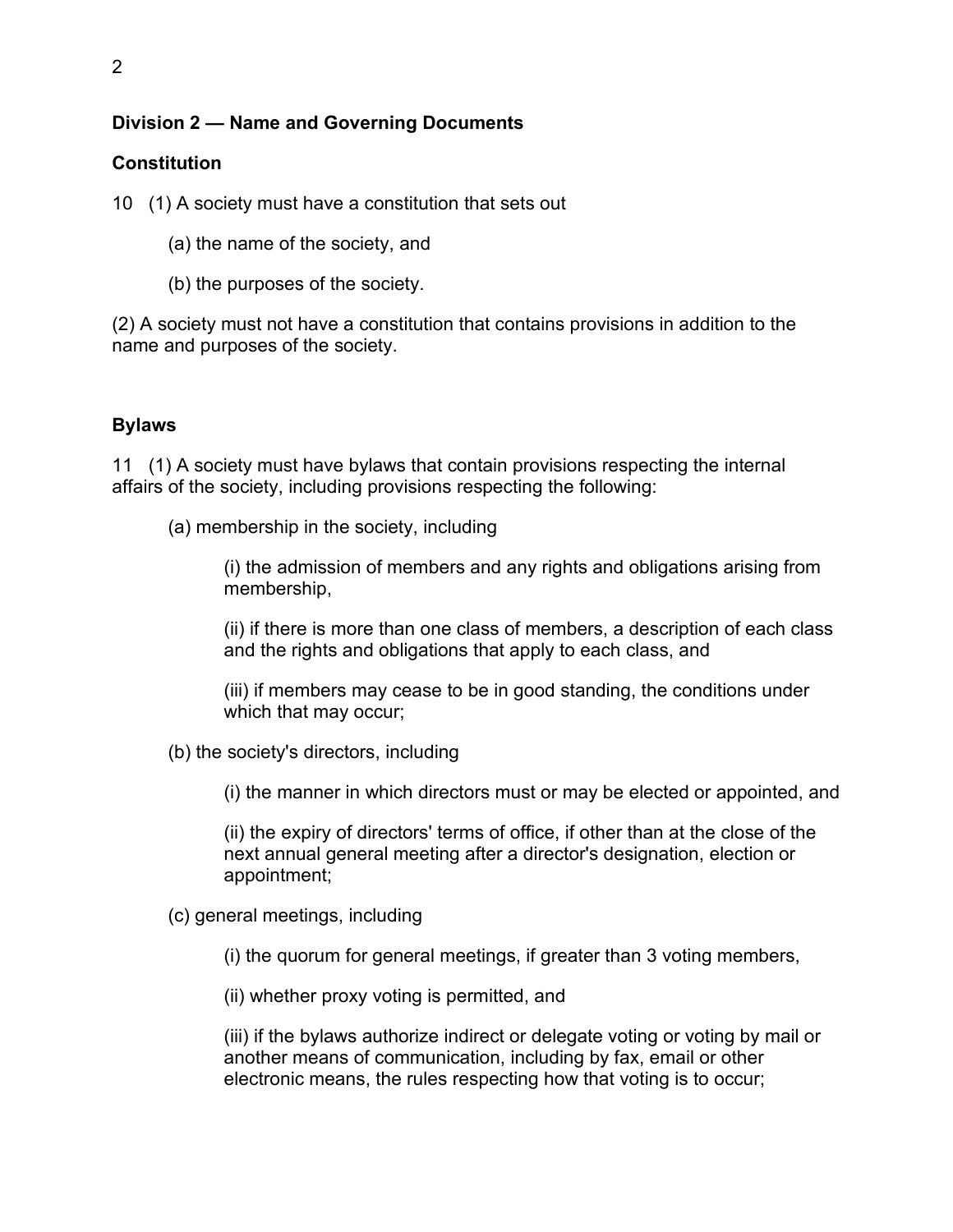(d) any restrictions on

(i) the activities that the society may carry on, or

(ii) the powers that the society may exercise.

(2) Without limiting subsection (1), a society may, in its bylaws, adopt, with or without alteration, all or any of the set of provisions that are, by regulation, prescribed and designated as the "Model Bylaws".

(3) A society must not have bylaws that contain a provision that is inconsistent with this Act, the regulations or any other enactment of British Columbia or Canada, and if a provision of the bylaws is inconsistent with this Act, the regulations or any other enactment of British Columbia or Canada, the provision has no effect.

(4) If the bylaws of a society provide for a higher voting threshold than the threshold set out in the definition of "special resolution" in section 1 [definitions] to effect any action that, under this Act, requires authorization by special resolution, the provisions of the bylaws prevail if they

(a) set out the higher voting threshold as a fraction or percentage of the votes cast or as a specific number of votes,

(b) establish the higher voting threshold by requiring a unanimous decision of all the voting members, or

(c) set out a formula for calculating the higher voting threshold.

(5) For certainty, an action referred to in subsection (4) includes altering all or part of one or more provisions of a society's constitution or bylaws.

(6) Despite subsection (4), a society must not have a bylaw that provides for a higher voting threshold to remove a director from office under section 50 (1) (a) [removal of directors].

## **Part 5 — Management**

### **Division 3 — Role of Directors**

### **Duties of directors**

53 (1) A director of a society must, when exercising the powers and performing the functions of a director of the society,

(a) act honestly and in good faith with a view to the best interests of the society,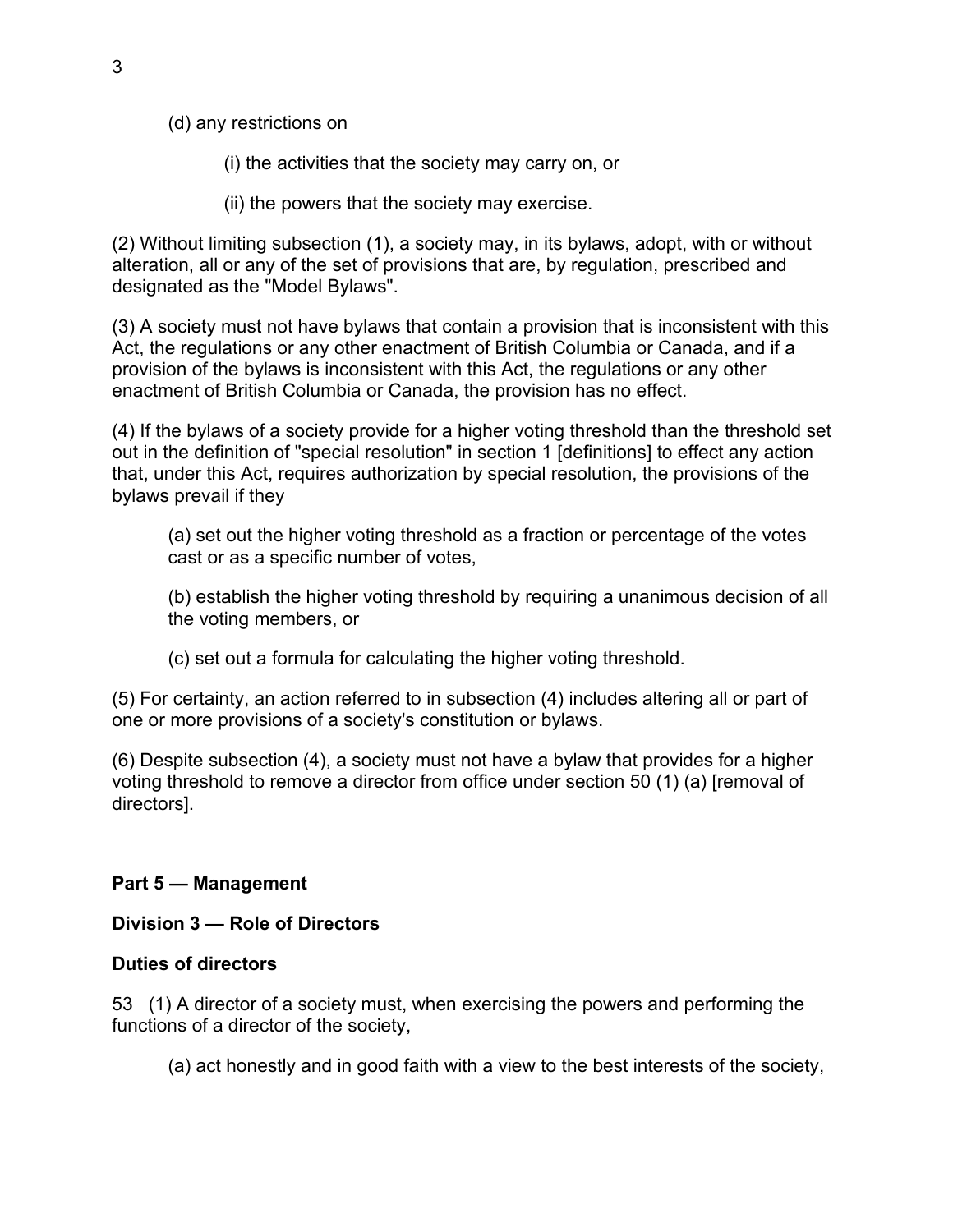(b) exercise the care, diligence and skill that a reasonably prudent individual would exercise in comparable circumstances,

(c) act in accordance with this Act and the regulations, and

(d) subject to paragraphs (a) to (c), act in accordance with the bylaws of the society.

(2) Without limiting subsection (1), a director of a society, when exercising the powers and performing the functions of a director of the society, must act with a view to the purposes of the society.

(3) This section is in addition to, and not in derogation of, any enactment or rule of law or equity relating to the duties or liabilities of directors of a society.

(4) Nothing in a contract or the bylaws of a society relieves a director from

(a) the duty to act in accordance with this Act and the regulations, or

(b) liability that, by any enactment or rule of law or equity, would otherwise attach to the director in respect of negligence, default, breach of duty or breach of trust of which the director may be guilty in relation to the society.

## **Part 8 — Remedies**

## **Division 2 — Proceedings Respecting Records**

## **Applications to court to correct records**

- 108 (1) In this section, "basic records", in relation to a society, means
	- (a) the society's
		- (i) constitution,
		- (ii) bylaws,
		- (iii) statement of directors and registered office,
		- (iv) register of directors, and
		- (v) register of members,

(b) the minutes of any meeting of members or directors, and

(c) any resolution passed by the members or directors, if the resolution is not included in the minutes referred to in paragraph (b).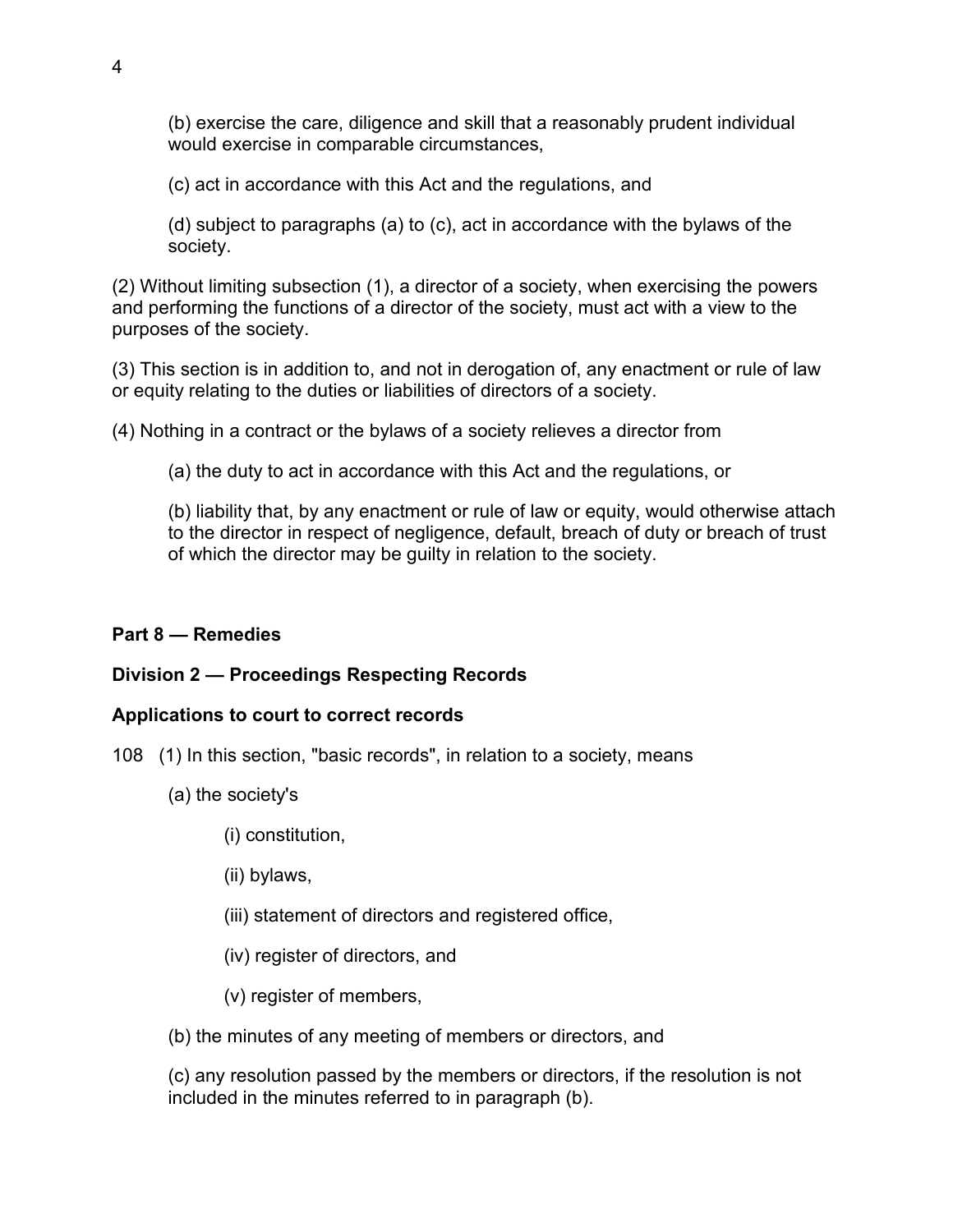(2) If information is alleged to be or to have been wrongly entered or retained in, or wrongly deleted or omitted from, a society's basic records, the society, a member or director of the society or another person whom the court considers to be an appropriate person to make an application under this section may apply to the court for an order that the basic records be corrected.

(3) On an application under this section, the court may make any order it considers appropriate, including an order

(a) requiring the society to correct one or more of its basic records,

(b) restraining the society from calling or holding a general meeting or doing any other act before the correction is made,

(c) determining the right of a party to the application to have the party's name entered or retained in, or deleted or omitted from, basic records of the society, and

(d) requiring a person to compensate a party who has incurred a loss as a result of a matter referred to in subsection (2).